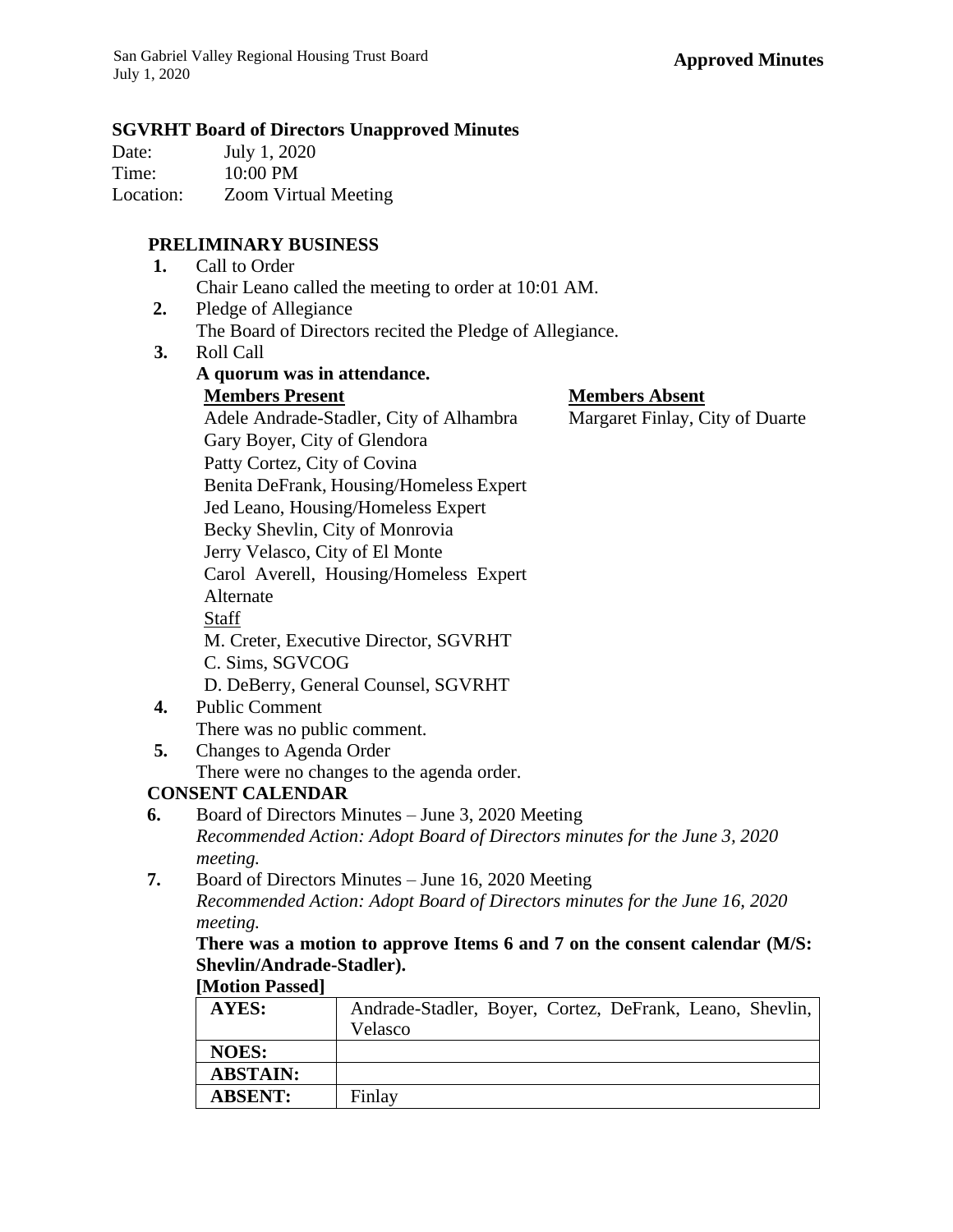**8.** Award of Contract for Technical Support

There was a brief discussion on staff's recommendation to award the contract for technical support for the Trust to Harris and Associates.

**There was a motion to authorize the Executive Director to execute an agreement for a not-to-exceed amount of \$79,185 with Harris & Associates for technical support for the San Gabriel Valley Regional Housing Trust. (M/S: Shevlin/Velasco).**

**[Motion Passed]**

|                 | $\sim$                                                   |
|-----------------|----------------------------------------------------------|
| <b>AYES:</b>    | Andrade-Stadler, Boyer, Cortez, DeFrank, Leano, Shevlin, |
|                 | Velasco                                                  |
| <b>NOES:</b>    |                                                          |
| <b>ABSTAIN:</b> |                                                          |
| <b>ABSENT:</b>  | Finlay                                                   |

# **PRESENTATIONS**

### **ACTION ITEMS**

**9.** Scheduling Next SGVRHT Board of Directors Meeting

Staff provided a brief update on the need to schedule an additional meeting of the SGVRHT Board of Directors in order to consider projects for the SGVRHT's application to the State's Local Housing Trust Fund (LHTF) Grant Program.

**There was a motion to direct staff to schedule the next SGVRHT Board of Directors meeting for Wednesday, July 22, 2020, at 10:30 a.m.** 

**[Motion Passed]**

| AYES:           | Andrade-Stadler, Boyer, Cortez, DeFrank, Leano, Shevlin,<br>Velasco |
|-----------------|---------------------------------------------------------------------|
| <b>NOES:</b>    |                                                                     |
| <b>ABSTAIN:</b> |                                                                     |
| <b>ABSENT:</b>  | Finlay                                                              |

### **DISCUSSION ITEMS**

**10.** SGVRHT Call for Projects Guidelines

Staff provided an overview of the SGVHRT call for projects guidelines to assist in the review of projects that are submitted to the SGVRHT. These would also support identifying projects for the SGVRHT's application to the State Local Housing Trust Fund grant program.

**There was a motion to authorize staff to finalize the SGVRHT Call for Projects Guidelines. (M/S: Cortez/Shevlin).**

### **[Motion Passed]**

| AYES:           | Andrade-Stadler, Boyer, Cortez, DeFrank, Leano, Shevlin, |
|-----------------|----------------------------------------------------------|
|                 | <b>Velasco</b>                                           |
| <b>NOES:</b>    |                                                          |
| <b>ABSTAIN:</b> |                                                          |
| <b>ABSENT:</b>  | Finlay                                                   |

**11.** FY 2020-21 Workplan

Staff provided a brief presentation on the proposed FY 2020-21 Workplan.